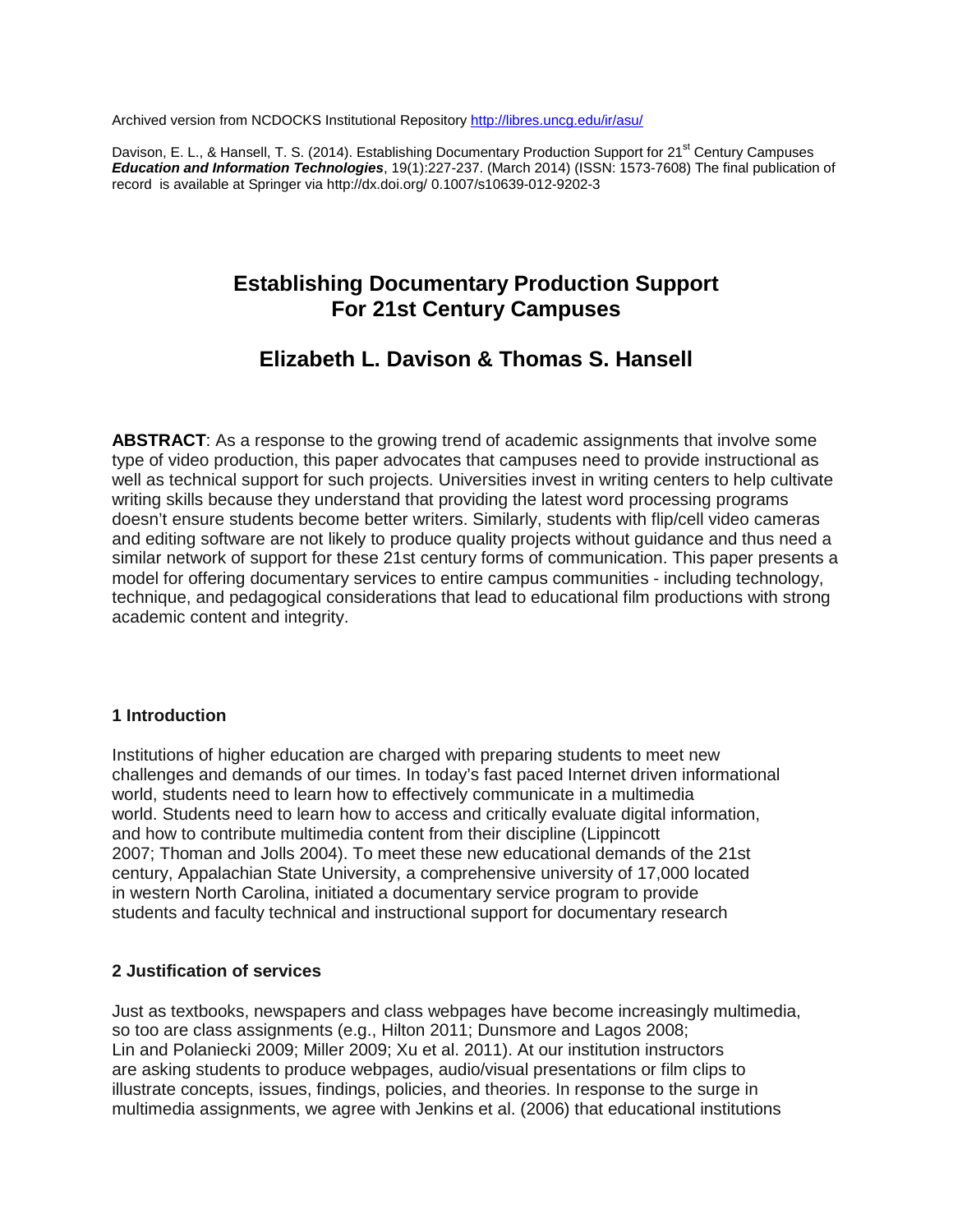should encourage these emerging forms of communicating content, while offering guidance so that projects can be enhanced and free of legal issues. We believe, given the transition to multimedia assignments that are emerging in the 21st century, Institutions of Higher Education have a choice of standing passively by and letting students create assignments without management or take a proactive approach in steering students to produce meaningful and ethically sound productions. To see the results of inaction and lack of instruction, one can find tens of thousands of examples on YouTube of poorly produced class projects. These videos are substandard quality because they do not advance knowledge on their topic, are void of structure and rely too heavily on copyrighted material lifted from the Internet. The point of this article is to suggest that to the extent colleges and universities have writing centers to assist students in cultivating their written communication skills, colleges and universities should also provide multimedia communication skills assistance.

One of many forms of multimedia scholarly expression is documentaries. John Grierson, one of the pioneers of the form, defined documentary as "the artist representation of actuality" (Aufderheide 2007). Documentary work offers students an opportunity to put their research, knowledge, and skills into a multi-media platform. Documentary productions require many skills including researching, writing, critical thinking, creativity and effective communication. On our campus we have witnessed a growing desire among faculty and students to engage in documentary work, but find many lack the necessary skills and modus operandi to produce documentaries.

With recording devices such as cell/flip cameras readily accessible and basic editing programs standard on most computers, the need for documentary instruction is crucial. Students need more than technology to create documentaries. Students do not become better writers because the university offers the latest word processing programs, and faculty and students will not learn effective ways to generate and share multimedia works without a support network in place to discuss the tools, skills and processes.

Our documentary service program teaches, engages in, and presents documentary work grounded in collaborative local and global partnerships that use photography, film/video, audio, and narrative writing to capture and convey memory, life, research, theory, and culture. The mission of our program is to promote scholarly documentary projects across campus. We do not offer courses or institutional course credit, but provide support for faculty, staff, and students to engage in documentary work. We have worked with faculty from more than a dozen academic programs who incorporated scholarly documentaries in their regular courses as creative outlets for scholarship and who recognized that the process of learning and expression of knowledge has evolved beyond the book and the blackboard.

# **3 Addressing the trend**

In 2008, Appalachian State University launched University Documentary Film Services to aid faculty in incorporating short documentary projects into traditional courses. In this article we explain our services in hopes that other institutions will consider starting a similar program. Our services offer faculty direct classroom support regardless of discipline. We visit participating classes one to three times a semester based on need. Our classroom visits provides instructions on (1) how to research & structure the documentary, (2) basic recording and interviewing skills and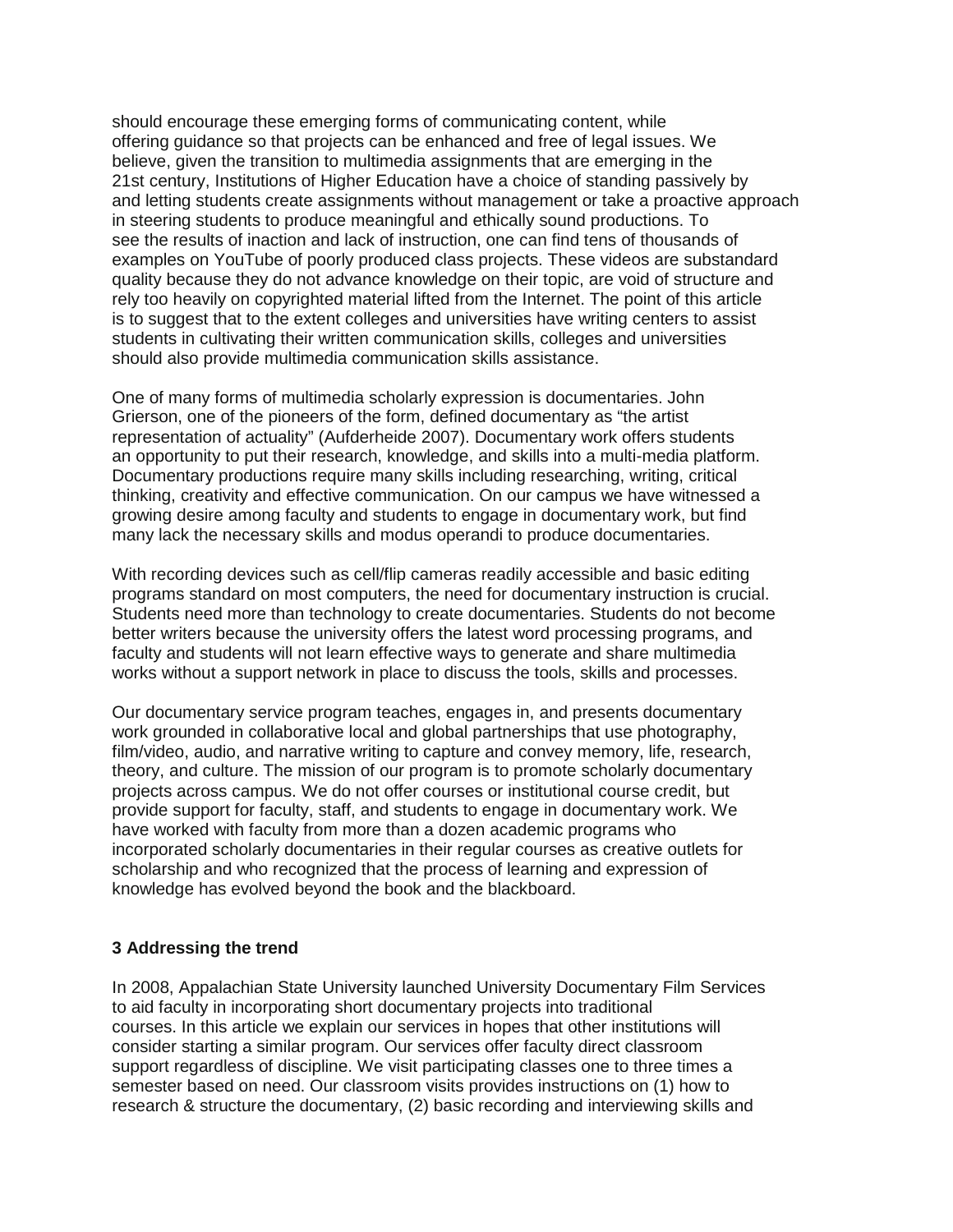(3) instruction on editing and copyright issues. While many of today's students have computer skills that aide them in quickly learning the technical skills needed to produce a documentary, more assistance is needed to guide content.

While there is much debate about the boundaries between documentaries, film, and reality TV (e.g., Cowie 2011), we advocate for students to engage in scholarly documentary work. Like a quality research paper, a strong documentary project will advance knowledge about the topic with a presentation that is clear, organized, cohesive and compelling (Worsnop 1996). Each documentary project should reflect a general knowledge of the subject based on extensive research of the topic as well as new discoveries in the form of narration, interviews and stories. Similar to any research paper, the documentary projects should explore issues further; provide analysis, comparison, contrast and critical thinking. The documentary projects need to be well structured and technologically smooth.

# **4 The production process**

An overly simplified way to explain the documentary production we are proposing is to think of the documentary project as a visually illustrated research paper. There are a range of documentary project prototypes from high tech to low tech. Low tech projects emphasize writing the informative narration, and then illustrating the script with carefully selected images. Voice-over-stills featured in the model created by the Center for Digital Story Telling is a good example or a historical project that accesses archival footage. A higher tech production also involves extensive research, but requires a more far-reaching production process. These productions often involve scripts, original footage and images, multiple interviews and more complex video editing. The low-tech projects utilize software applications such as power-point, iMovie or Movie Maker in contrast to high tech projects which involve considerable editing with professional software programs such as Adobe Premiere or Final Cut.

Students begin their projects by exploring their topic through traditional research avenues of reading books, newspapers and scholarly articles. Additionally, students are encouraged to have conversations with their instructors, scholars, classmates, and community members as a way of furthering understanding of their topic and as an avenue for discovering individuals with different perspectives and expertise on the topic. After carefully and fully researching their topics, students start creating a structure for their project, akin to producing an outline for a research paper. The structure includes major and sub-points to cover, sequencing, narration, list of shots (e.g., scenes, visuals), subjects to interview, and questions to ask. As with most research projects, the final project may look different from the initial structure, but students will waste less time in production if they spend more effort on the front-end thinking through the project.

After completing the initial research phase of the production, students start recording materials for their projects. With still/video cameras and/or digital audio records, students conduct interviews, film B-roll and record ambient sound for their productions. Available for free rental on our campus are consumer grade cameras, digital audio recorders, lavalier microphones, and tripods that have been purchased with educational technology funds. We also offer professional equipment for faculty and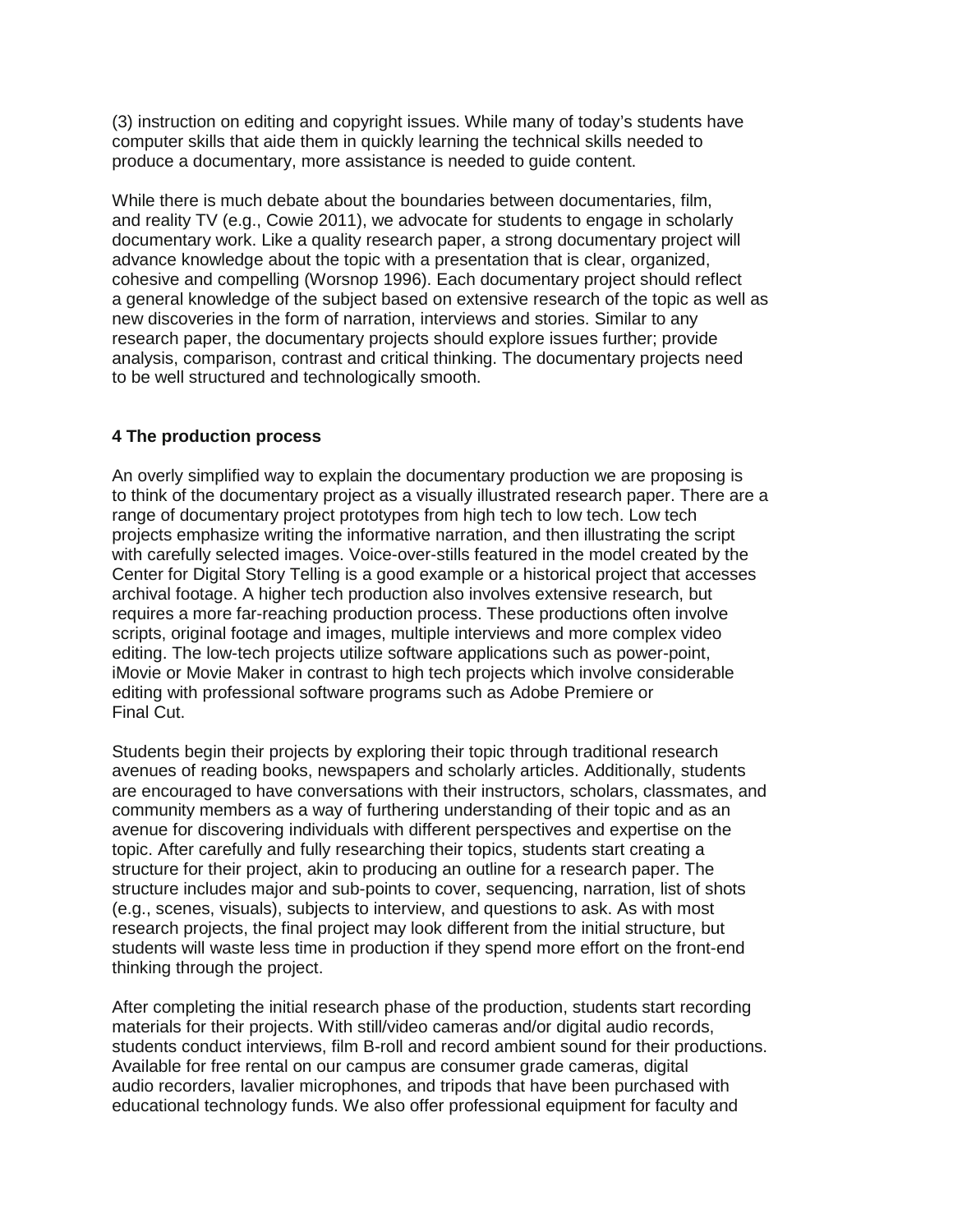graduate student projects.

In our technical skills instructions, we focus on a few easy to remember best practices that greatly enhance the quality of the production. We cover topics such as camera operations, lighting, framing, sound, and interviewing techniques. We offer students equipment access, lab space, and assistance for editing. Our instructions do not include the use of light kits or other professional recording gear, instead we give tips on how to compose shots and most importantly, demonstrate the importance of keeping a shot stable.

Another bonus to carefully planned productions is that students are less likely to overshoot materials. For high tech productions we recommend students record around 1 h of material for a 5 min production. The last stage, post-production, includes editing which is an important process to support and is discussed more in-depth later in the article. We encourage students to submit several drafts of their project in the course of the semester.

In addition to the final document, we suggest students turn in their outlines, bibliography and a perhaps a reflection paper about the project. We also recommend students turn in a copy of their narration so that instructors can subject the text to plagiarism checks, if needed, as with any paper.

# **5 Ethical and legal issues**

An important consideration for any documentary work is copyright. If you look to YouTube for examples of class projects, you will see a lot of productions that include illegal use of images, footage and especially music. Students are skilled at grabbing materials from the Internet, but the majority of online resources are not copyright free (Center for Social Media 2008). Without guidance, students are less likely to pay attention to the ethical and legal ramifications of their work. "In a world in which the line between consumers and producers is blurring, young people are finding themselves in situations that no one would have anticipated a decade or two ago....young people are discovering that information they put online to share with their friends can bring unwelcome attention from strangers" (Jenkins et al. 2006:16–17).

We instruct students to be copyright mindful. The easiest way to create a documentary project free of copyright violations is to record original material (e.g., audio, photos and video). Alternatively, our website provides a list of sites offering free music and photos. We also encourage students to conduct Internet searches with the terms Open Source and Creative Commons. For historical topics, we point them to the Library of Congress digital collections.

Another legal consideration is the release form. People appearing in student documentaries must sign an official university release form granting the student and university permission to use their images and voices in the production and for posting on the Internet. We widely distribute the release form and make it available to print from our website.

Our institution has agreed that most undergraduate documentary projects do not need reviewing or approval from our Institutional Review Board (IRB). We have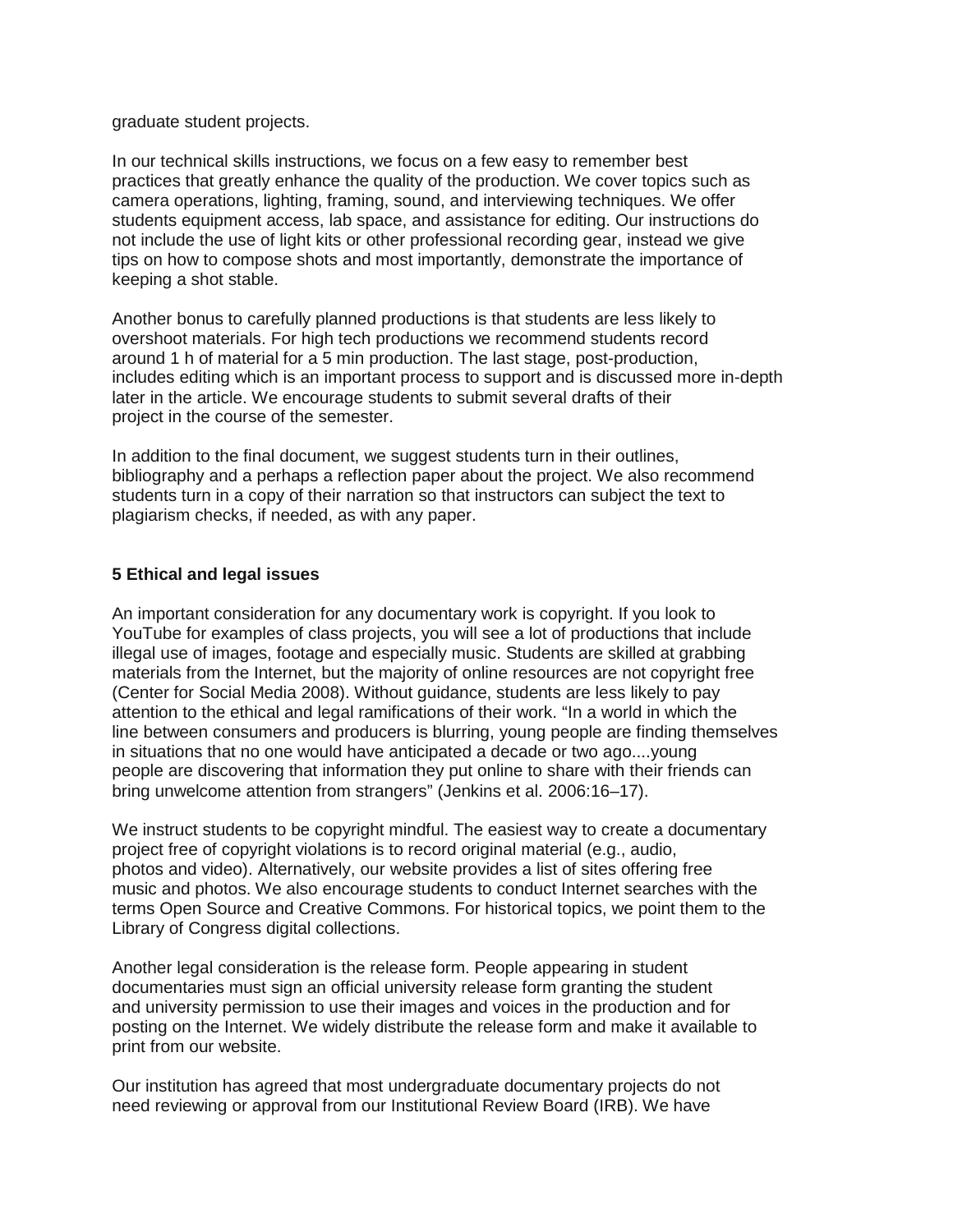made the case that most documentary interviews conducted by undergraduates offer only anecdotal evidence as opposed to the empirical evidence that is officially classified as "research" by the IRB. The fact that most undergraduate projects do not involve a systematic collection of data for use in generalizations of results is another reason these projects are considered exempt. Signed release forms of documentary subjects guarantees informed consent of the participants which is a key part of ethical research practices.

# **6 Editing**

The most challenging area of our services is supporting editing. Unless there are facilities on campus for students to capture their media, instructions on how to edit and staff assistance for help with editing, the documentary projects are going to be lessons in technological frustrations. That said, we see an increasing number of students who have learned to edit in middle or high school. We anticipate, 5 to 10 years from now, that most college students will arrive on campus with basic editing skills. Those of us who have been teaching over the past couple of decades remember having to instruct college students how to browse the web or create power-point slides, applications that now seem instinctive to students.

For editing software we recommend supporting both PC and Apple users. We teach basic editing techniques on an intermediate software program, but encourage students to use whatever editing program they are comfortable with or have access to. The disadvantages with beginning editing programs like iMovie or Movie Maker, standard on most consumer computers, is that they only allow for one video track which makes standard documentary editing practices such as cut-aways more challenging. Intermediate programs are widely available for PCs, but less so for Apple. Most students, for the sake of the convenience, choose to create their documentary projects using the beginning editing programs on their own personal computers. Although we do not push students to choose one software over another, we make sure they are taught the basic editing skills (e.g., timeline, trimming clips) and are aware of their options. Students regularly request editing support after hours at night and on weekends.

# **7 The importance of content**

The primary reasons universities should consider having documentary support services is to improve content of typical student productions. When we give presentations about incorporating documentary production into the classroom, we start by showing a couple of really bad examples found on YouTube. Videos that may on the surface appear flashy and technically slick often are void of content and do not advance knowledge on the topic. These lackluster productions let illegal use of copyrighted song lyrics and images do all the work and often have failed to add any educational value to the productions.

As an alternative, our services guide students and faculty in creating documentaries that reflect new discoveries on the topic in the form of narration, interviews and stories. Similar to any research paper, documentary projects should explore issues further; provide analysis, comparison, contrast and critical thinking. Quality productions are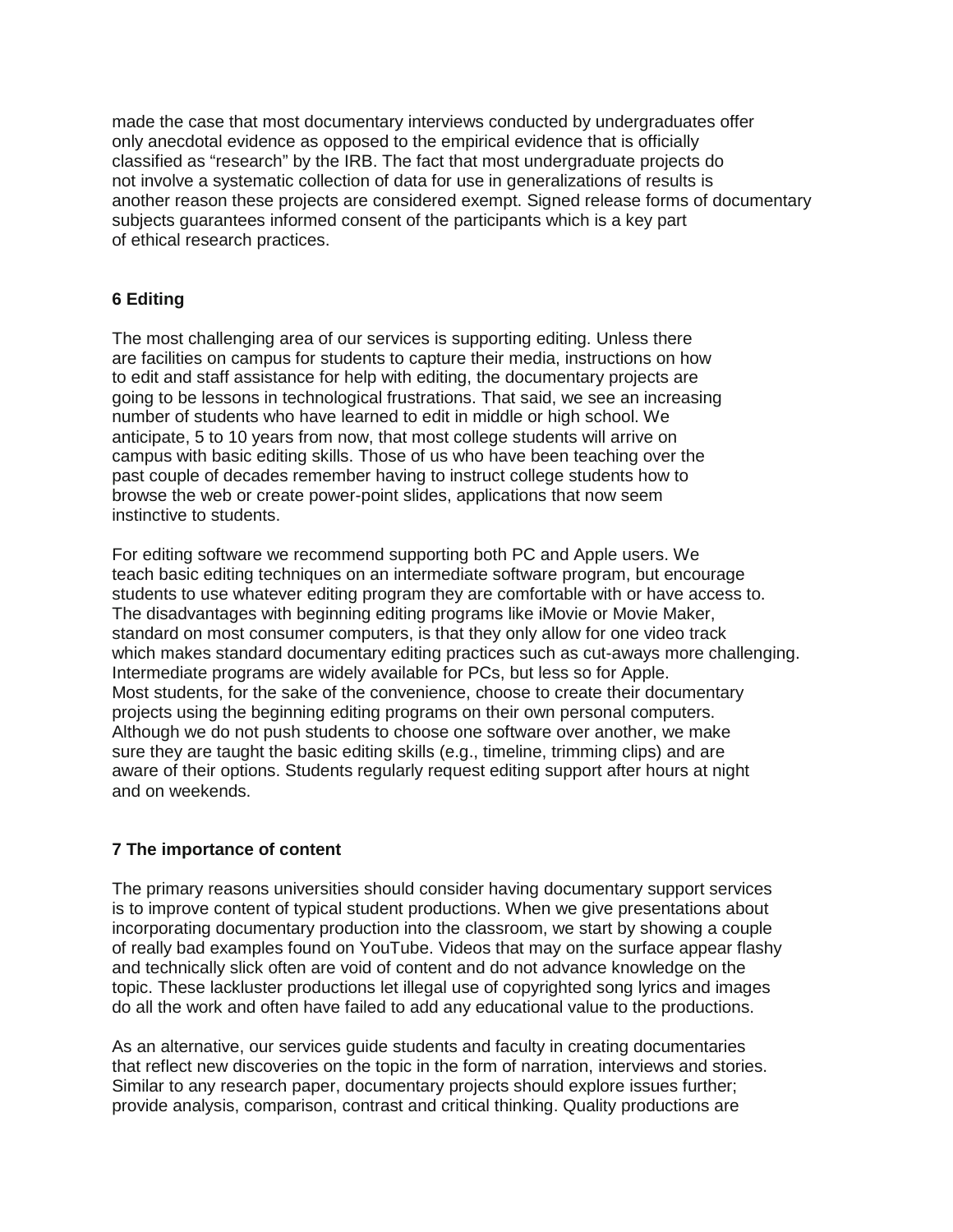structured and technologically void of major audio or video glitches.

Interestingly, we find many faculty are still new to the multimedia world and are bedazzled by student projects that look good, have catchy music and above all, work. A documentary support center helps instructors ensure that multimedia projects go beyond the bells and whistles and include scholarship and structure. The goal is for students to learn about their topic while producing the documentaries and for viewers to actually gain knowledge about the subject by watching the documentaries. Just as a well written paper with proper grammar and sentence structure may be pleasant to read, but lack substance, we must look at documentary projects with the same critical eye. Students and instructors should apply their analytical skills to these projects. Documentary projects need the same guidance, analysis and feedback as with any classroom assignment. Instructors need to avoid being blinded by technological glitter of videos and ensure the documentaries are making contributions to the field and/or to the students' education on the topic.

### **8 Best practices**

Our model for documentary projects is for students to produce a 5 min video project. Although like any assignment, not all projects are worth saving, the goal is to maximize projects that are worthy enough to archive and distribute. We recommend that for quality documentary productions the projects should become the class centerpiece. The reality is that students will spend more time outside of class working on their documentary productions than writing a paper and they want credit for their efforts. More importantly, these projects require close guidance and classroom time for feedback. Bottom line, for quality productions, instructors need to allow time for students to check-in and to keep them on track throughout the semester. We find that classes producing the better projects have clear deadlines of outlines and drafts as well as allow class time for pitching ideas and watching multiple drafts.

The success of documentary projects depends on both the instructors and students taking ownership in the project. Ownership is fostered by having a project that makes a difference for some agency or organization or contributes knowledge to the field. Because of the guidance, as well as the class time needed to view drafts and final cuts, we recommend incorporating projects into classes of 30 students or less. We also recommend that students pursue these projects on their own or with a minimum of one or two partners. Any group project with three or more members is subject to typical group dynamics of free riders and scheduling conflicts. Above all, it is paramount that instructors take class time to review drafts. In producing the first draft, students gain a realistic expectation of the time needed for production. Just like writing, we cannot expect greatness from students who turn in one draft; the same is true for documentary projects. Turning in drafts at least two to three weeks before the final is due forces students to avoid procrastinating on the project until there isn't enough time to adequately complete the assignment. Also, we are pleased with the collegial feedback students offer each other while viewing drafts. Finally, we encourage students to incorporate at least three interviews in their 5 min productions in order to provide different perspectives on the issue they choose to investigate. Although students initially think 5 min is too little time for their projects, we feel it is an optimal time limit for the typical class productions. Just like many undergraduate research papers often start to ramble after a few pages, so do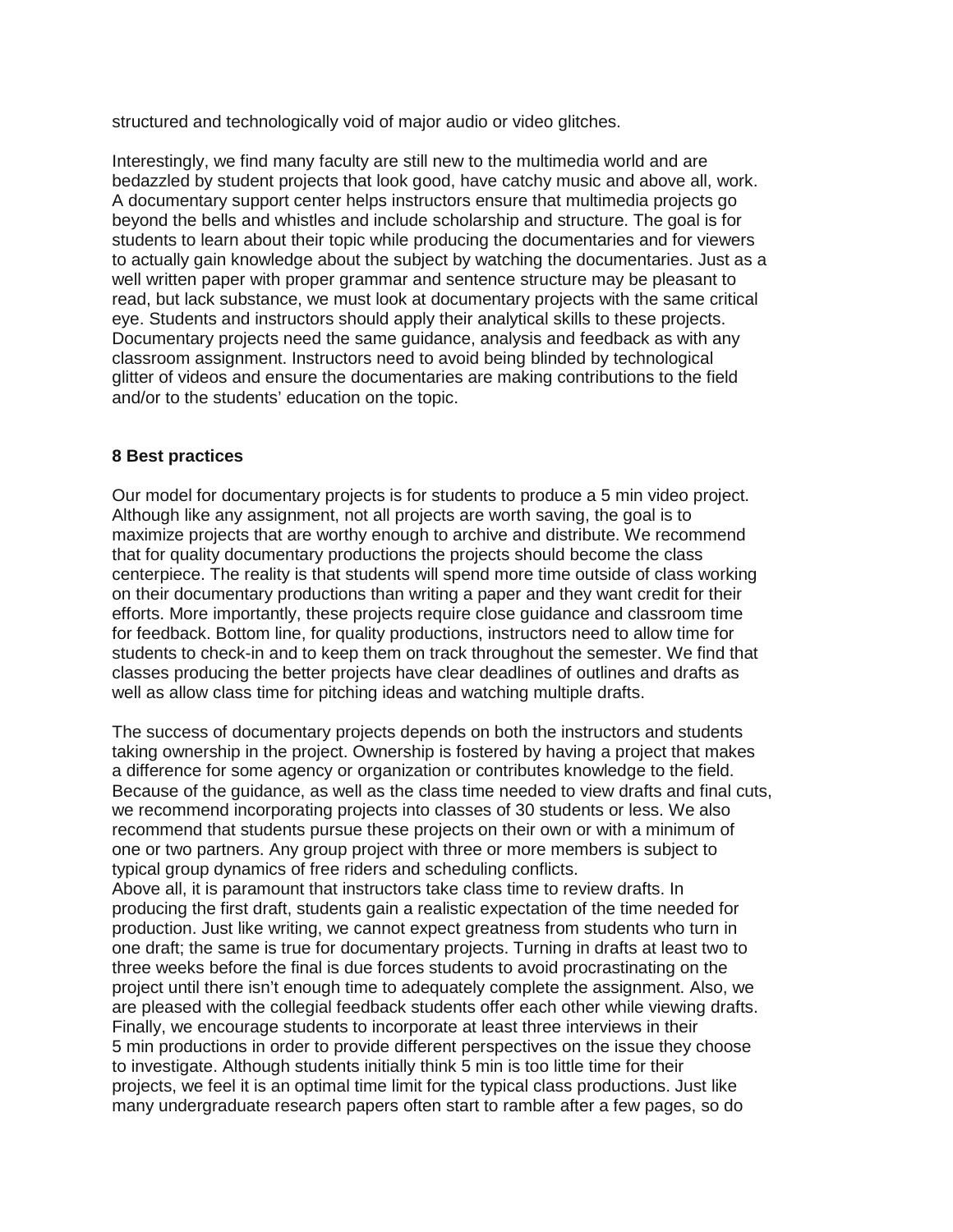documentary projects. The 5 min forces students to have a clear research outlook and to make tough, but good choices in the editing process.

### **9 Dissemination**

Distributing quality productions to audiences beyond the end of the semester final project presentation is an important part of documentary initiatives. There are free ways to distribute the projects widely including posting videos on Internet sites such as YouTube, Vimeo or creating a Blogspot which allows for supplemental information about the project. The advantages of posting online are that students or instructors can easily send the links to others including individuals appearing in the video, organizations, or anyone perceived interested in viewing the documentary. This is much easier than mailing copies of a DVD.

We like Blogspot because the video can be nested in a webpage with supporting documentation such as bibliography, reflections on the project or more details about the project. YouTube is a great source for sharing drafts. Instructors can create a channel for their classroom with privacy settings such that only class members have access to the videos. This allows students to post their videos as well as provide feedback on classmates' projects.

The disadvantage of YouTube, Blogspot, Vimeo and other public sites is that the students have ultimate control over the project and link. The student can decide to delete the posting at any time, prohibiting an instructor from accessing the work in the future. As a work around, we developed a university webpage template that allows students to post their video with supporting text. This requires university server space and a bit of programming to develop the webpage template. However, the webpage template allows us to keep the quality projects and delete the poor productions. The end of the semester presentations of the documentary projects go smoother when students show them from the webpage instead of having to wait to load their DVDs in the classroom. Finally, colleges are increasingly adopting portfolio software to showcase student work to future employers. We anticipate documentary projects be an important part of portfolio materials.

# **10 Feedback**

We asked instructors that worked with University Documentary Film Services staff to incorporate documentary production into their classes, to provide anonymous feedback about the effectiveness of short scholarly documentary projects as a learning tool. We sent out an email announcing the online survey to 29 university instructors that we have worked with over the last 2 years. The online survey included seven questions regarding outcomes, several open-ended questions, and was designed to guarantee anonymity. Seventeen instructors completed the survey for a response rate of 57 %.

The instructors provided positive feedback about the educational value of documentary projects. We asked instructors to rate seven educational outcomes on a seven-item scale. Higher scores indicated increased learning through the documentary projects. Results of the 7 outcomes are seen in Chart One. On average, all instructors found the documentary projects to increase students' skills and knowledge.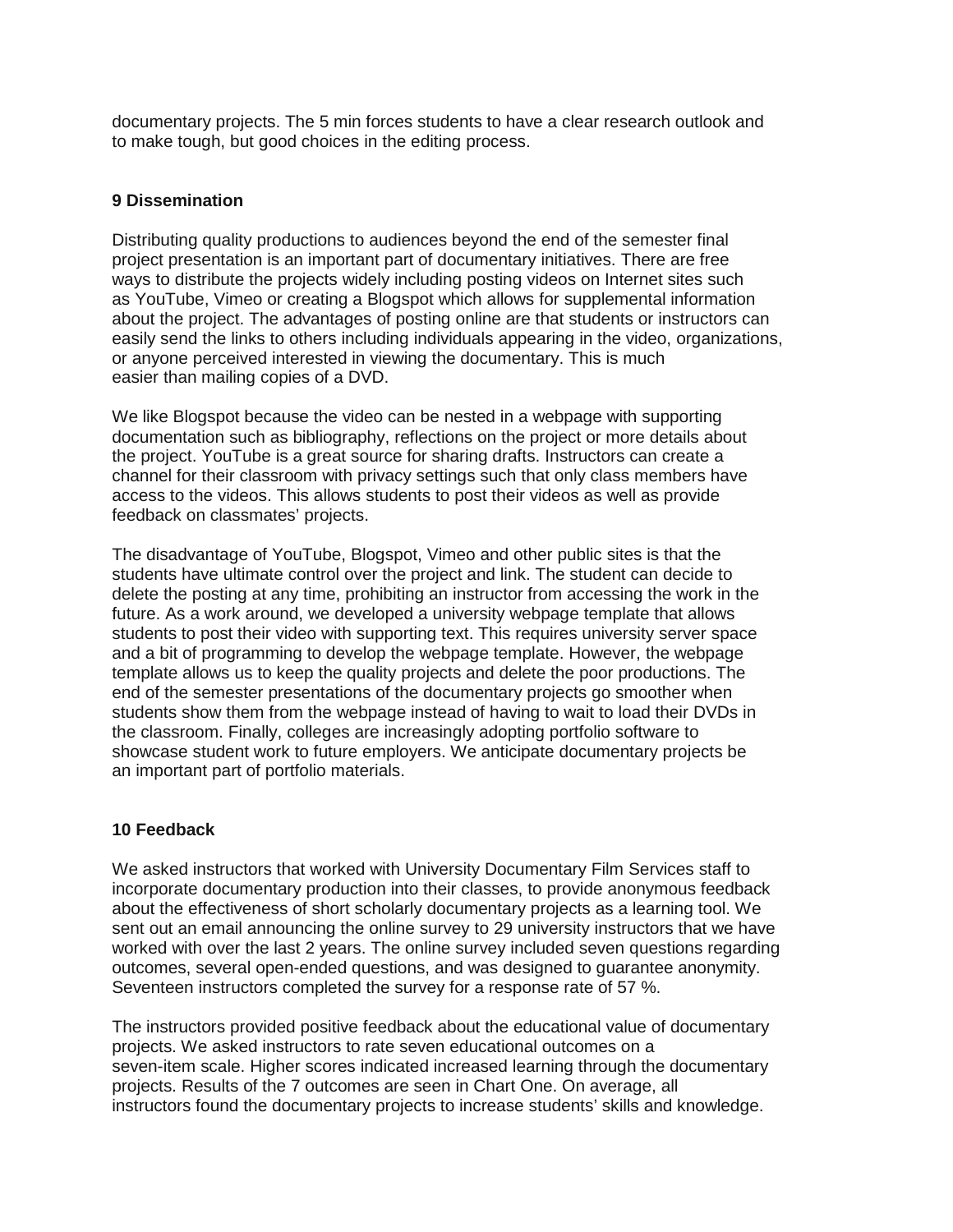The strongest outcome from the projects (item with the highest score) is engagement followed by ability to communicate in a multimedia world.

Next, we computed a scale combining all seven factors (cronbach's alpha reliability score of .842) with possible scores ranging from 7 to 49. Analysis of the scale shows scores ranged on the high/positive end (from 37 to 49) with a similar mean (44) and median (45) and a standard deviation of 4 points. Instructors strongly feel students increase both knowledge and skills in all areas.



CHART ONE: Reported means to survey questions asking if instructors (1) Strongly Disagreed to (7) Strongly Agreed, that the documentary projects INCREASED the following skills.

When asked to comment on strengths of the documentary projects, instructors appreciate that the documentary projects allowed students to move outside the traditional learning styles and the opportunity for students to produce something to be proud of at the end of the semester. The instructors found the projects to engage students in more meaningful ways than standard research papers. Below are a few quotes from instructors reflecting on the strengths of these projects.

"These projects allow students to act like scholars. More specifically, it allows students to present their work to audiences – just like scholars do. In fact, for a college student, it's about as close to publishing in a peer reviewed journal as they are likely to get."

Projects increase "depth of understanding of topic, learning to collaborate in groups, developing very important interpersonal, research, and technical skills." "Students enjoy them. They incorporate a kind of real-world writing that many students will do in the professional lives. They enable students to accomplish rhetorical goals that the written word alone does not enable."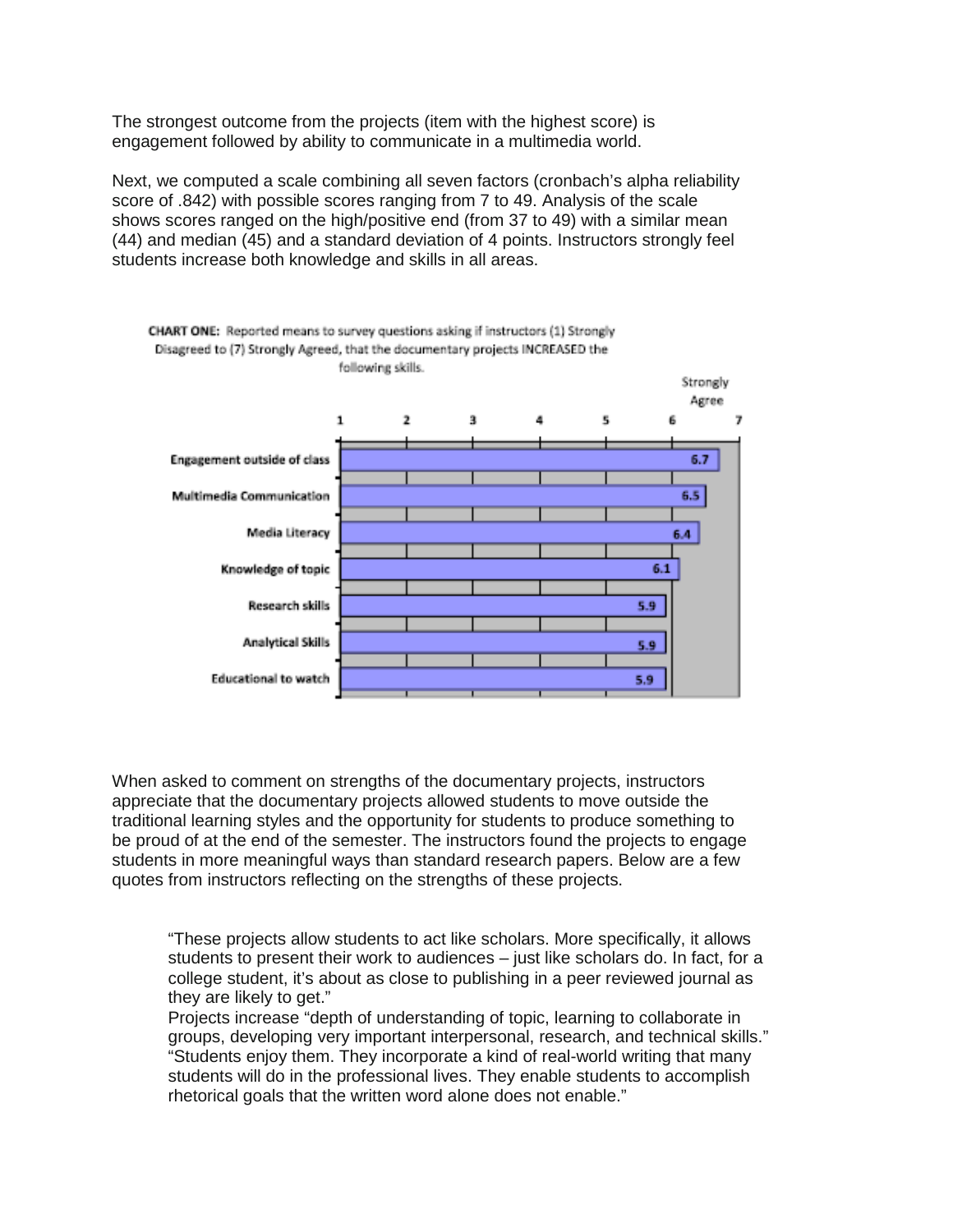When asked to report on weaknesses of these academic projects, most comments directed weaknesses toward students' failures and not toward the projects themselves. Reported weaknesses included time management skills and ability to structure work outside of class to complete the tasks in a timely manner. Other comments, addressed the time commitment and technical learning curve that many students confront in producing their projects.

Instructors reported that students' number one complaint about the documentary projects seem to be "although they were warned, they were amazed at the amount of time needed to complete a quality project." There were other mentions of technological, especially editing, challenges and the typical frustrations of working in groups.

We asked instructors to reflect on how the documentary projects compared to standard research papers. Instructors responded, "they are much more interesting for the students and the faculty member as a learning tool." A common comment was the fact that grading documentary projects is a more pleasant task than grading papers. Engagement level is a prominent part of documentary projects. "No comparison. Students can fake 'engagement' in a research paper. They can't on this project. They are engaged or the project doesn't get done."

Almost all of the instructors said they would use the documentary assignments again. Only two reported they were unsure and no one said they would not repeat the assignment. When asked what they would do differently with the documentary projects, instructors' comments dealt more with their management of the projects with suggestions such as starting earlier and requiring more drafts or benchmark assignments.

Finally, On a 7-point scale of how helpful University Documentary Film Services was for the success of the classroom projects, with 1 as "Very Helpful" and 7 as "Less Helpful," the mean score was 1.3 and the median score a 1 "Very Helpful." The University Documentary Services receives high praise for classroom assistance with the assignments.

### **11 Conclusion**

The educational landscape is changing and so must academia evolve to accommodate the new pedagogical shifts in learning and communicating. In the age of Facebook and YouTube, students connect to information in ways that did not exist 20 years ago. A recent Pew Internet & American Life Project study reports that many teens have already shared online content they created (Lenhart et al. 2010). On their own or in school, young people are expressing themselves beyond the traditional modes of oral or paper communications. These numbers will only increase as students continue to enhance their multimedia skills and as technological advances eases the ability to produce multi-dimensional content.

Appalachian State University's nascent documentary service program is an example of meeting the educational demands of the 21st century. Most college courses have students work on writing skills in addition to the course content. We advocate that students also need opportunities to cultivate their multimedia skills (Thoman and Jolls 2004). By working on short scholarly documentary projects, students learn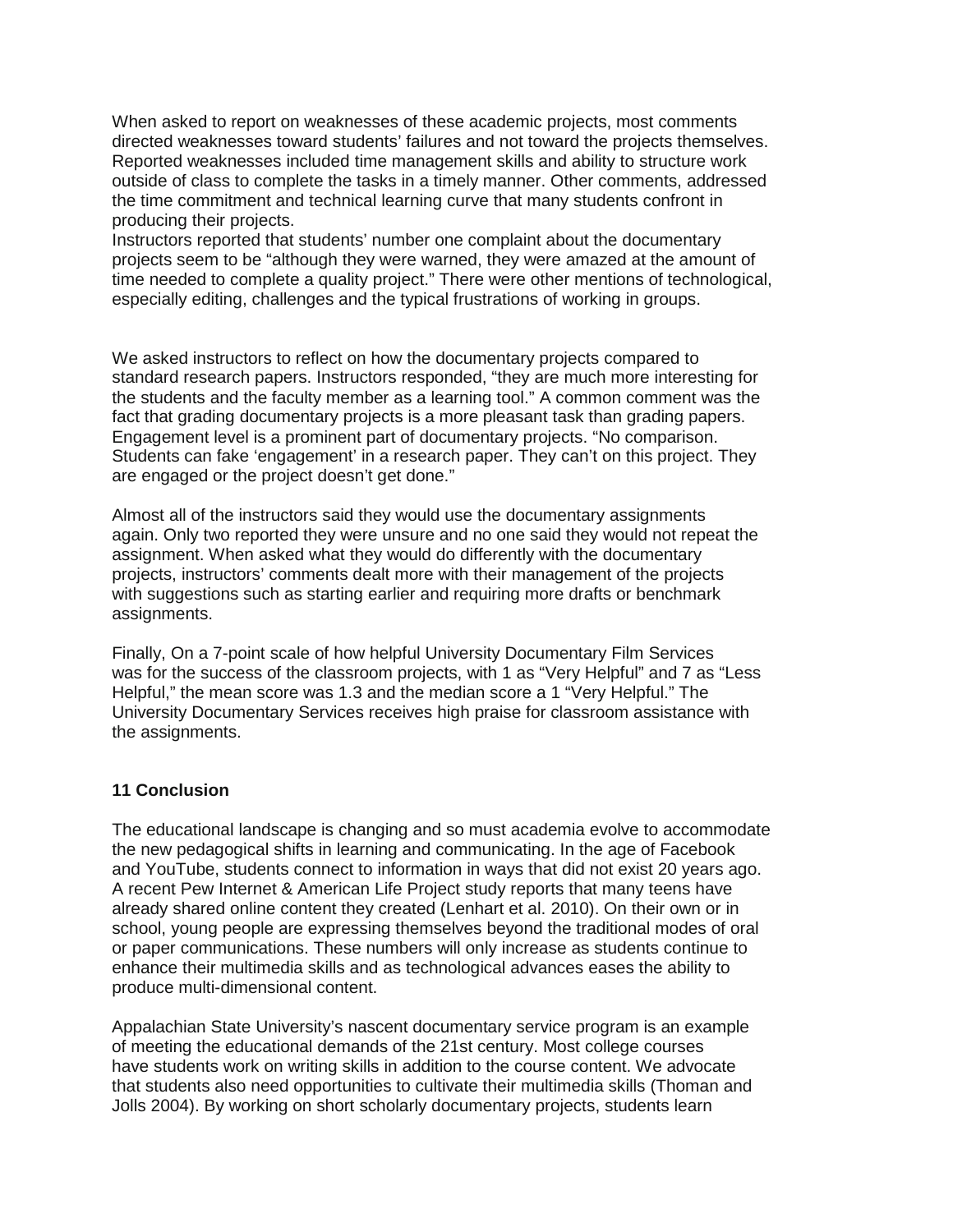technical skills as well as gain an understanding of best practices in communicating important content from their field. Akin to a university writing center's mission to help develop student writing, documentary services seeks to assist students in their multimedia communication skills.

Short documentary projects allow for student resourcefulness and engagement that are not always seen in other assignments. We find students are very creative in dramatizing the real and presenting abstract information. On our campus we have seen documentary projects help students make local to global connections, forge community partnerships, learn basic productions skills, as well as explore unexamined privileges and relationships. By conducting interviews for their productions, students are forging important connections beyond the brick and mortar of academic buildings.

We use feedback from an anonymous survey of instructors to gauge the effectiveness of documentary projects in meeting the learning objectives discussed in the article. Results provide strong evidence that instructors find these projects increase engagement, media literacy, research and analytical skills in the classroom experience. The instructors state they enjoy the uniqueness, educational, innovative and creative quality of the projects.

Exposing students to media production processes helps increase their media literacy by teaching them the principled and methodological decisions that go into multimedia communication (Lin and Polaniecki 2009). Schwarz and Brown (2005:p 6) writes that while there is lack of agreement about the concept of media literacy, "... many scholars, educators, parents, and community activists agree that media literacy is essential in the 21st century." Most scholars agree that being able to produce, analyze and critique various media is an important part of media literacy competence (Schwarz 2005; Thoman and Jolls 2004)

We encourage post-secondary institutions to offer documentary support services as resources permit. A short list of the basic technological resources needed includes knowledgeable staff of documentary production; recording equipment for students to check out including consumer grade cameras, tripods, lavalier microphones; computer editing labs with firewire ports, intermediate level editing software, studio microphones for narration, and extra backup storage space for projects.

Finally, we are impressed with the range of learning that goes on behind the scene, that is, beyond what is actually viewed in the final project. Some of our students have run into technological glitches and others have lost footage. However, by getting out of the library and classroom buildings to conduct interviews, they are gaining more indepth knowledge about their topic above what they attain in books or articles. Even if an interview doesn't make the "cut" in the editing room it has left an impression.

In sum, we recommend that at some point in their college careers, students produce a short (around 5 min) scholarly documentary project. We have suggested some basic steps to consider for implementing a documentary service program to assist students in these endeavors. We are not suggesting these services replace documentary courses that offer students a history of the discipline and an in-depth exposure to techniques and subject development. Instead, we advocate offering campus support to standard classes, across disciplines, in the course of a regular semester. Documentary support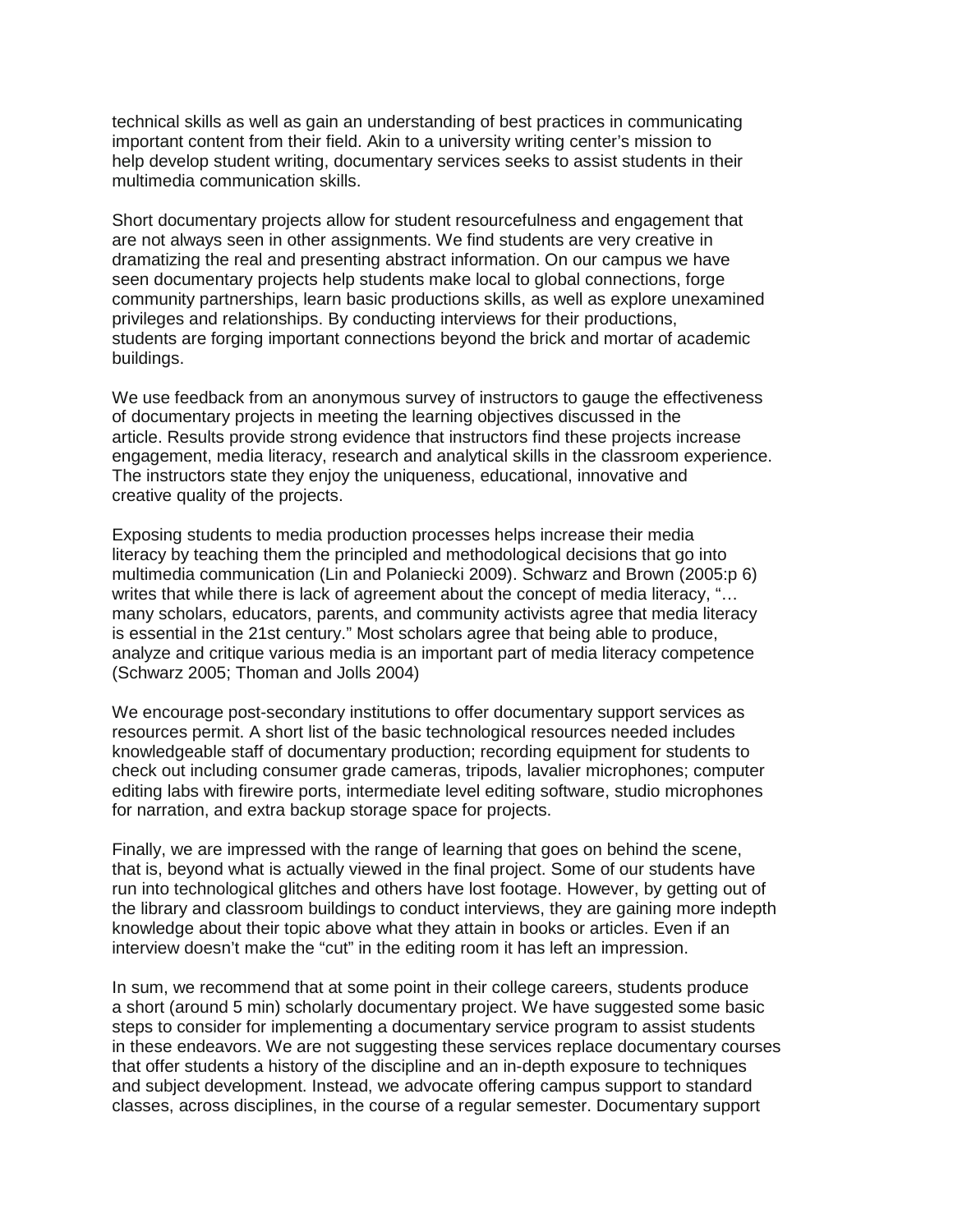services assists students in moving from being mere consumers of media, to being creators of multimedia content.

### **References**

Aufderheide, P. (2007). Documentary film: A very short introduction. Oxford: Oxford University Press.

Center for digital story telling. www.storycenter.org

Center for Social Media (2008). Code of best practices in fair use for online video, American University retrieved January 9, 2012 from, http://www.centerforsocialmedia.org/fair-use/relatedmaterials/codes/ code-best-practices-fair-use-media-literacy-education

Cowie, E. (2011). Recording reality, desiring the real (visible evidence). Minneapolis: University of Minnesota Press.

Dunsmore, K., & Lagos, T. (2008). Politics, media and youth: Understanding political socialization via video production in secondary schools. Learning, Media, and Technology, 33(1), 1–10.

Hilton, G. (2011). Rehearsing for an audience: Students learning science through video production. International Journal of Innovation and Learning, 9(3), 311–324.

Jenkins, H., Puroshotma, R., Clinton, K., Weigel, M., & Robison, A. J. (2006). Confronting the challenges of participator culture: Media education for the 21st century. The MacArthur Foundation retrieved January 9, 2012 from, http://www.newmedialiteracies.org/files/working/NMLWhitePaper.pdf

Lenhart, A., Purcell, K., Smith, A., & Zickuhr, K. (2010). Social Media and Young Adults. Pew Internet: Pew internet & American life project. Retrieved August 16, 2011 from, http://www.pewinternet.org/Reports/2010/Social-Media-and-Young-Adults.aspx

Lin, C., & Polaniecki, S. (2009). From media consumption to media production: Applications of YouTubeTM in an eighth-grade video documentary project. Journal of Visual Literacy, 28(1), 92–107.

Lippincott, J. K. (2007). Student content creators: Convergence of literacies. Educause Review, 42(6), 16–17.

Miller, M. V. (2009). Integrating online multimedia into college course and classroom: With application to the social sciences. MERLOT Journal of Online Learning and Teaching, 5(2), 395–423.

Schwarz, G. (2005). Obstacles, challenges, and potential: Envisioning the future. In G. Schwarz & P. Brown (Eds.), Media literacy: Transforming curriculum and teaching (pp. 229–250). Malden: National Society for the Study of Education.